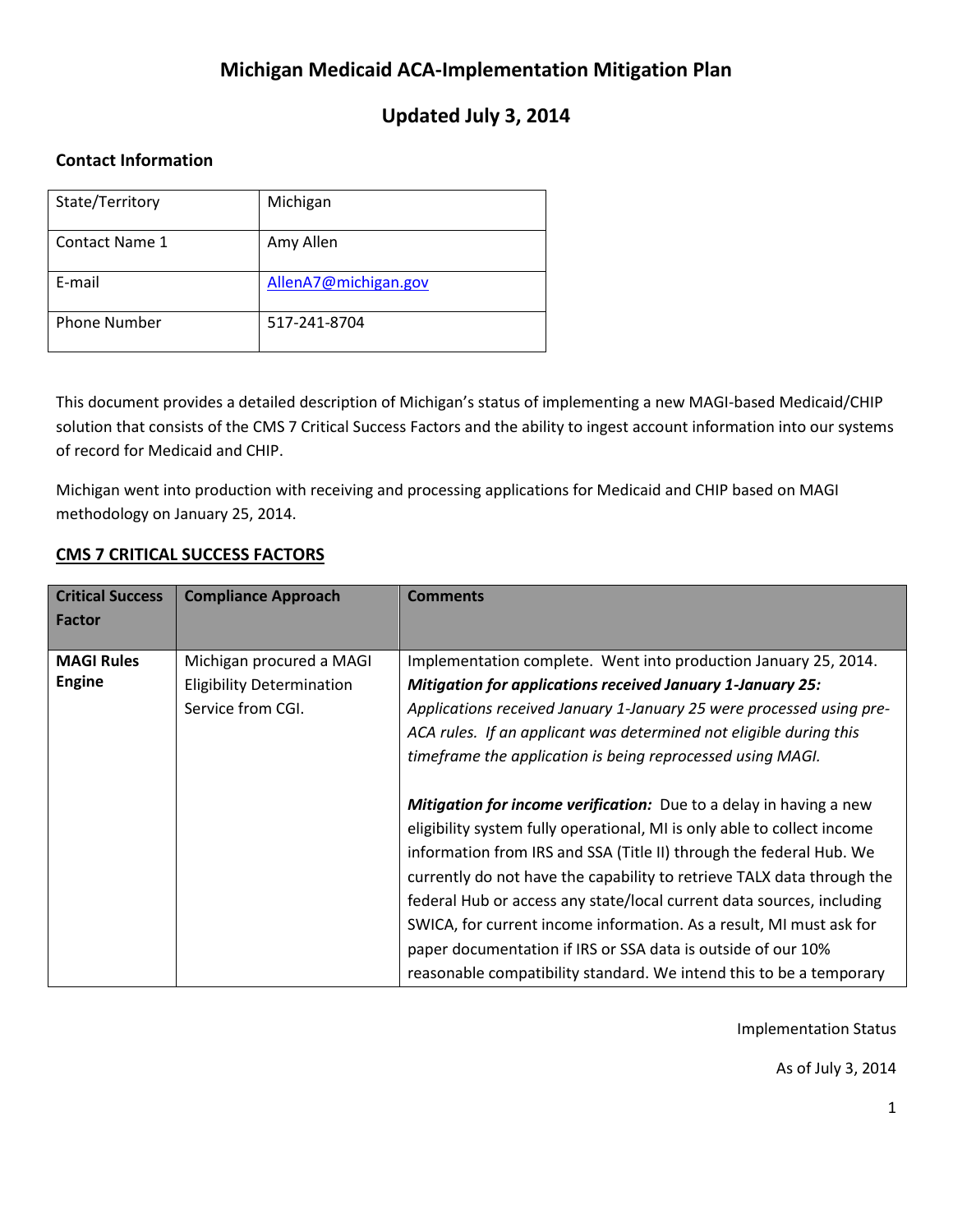|                      |                                    | process until the new system is fully functional, late in 2014.         |
|----------------------|------------------------------------|-------------------------------------------------------------------------|
|                      |                                    |                                                                         |
|                      |                                    |                                                                         |
| <b>Connections</b>   | Michigan has procured an           | Development and implementation complete. System is used for the         |
| w/Hub                | <b>Enterprise Service Bus from</b> | MEC check and for trusted data sources validation. The MEC check        |
|                      | Deloitte and IBM.                  | service is performing well.                                             |
| <b>Connections</b>   | Michigan will use the              | The Michigan enterprise service bus will be used for account transfer   |
| with FFM             | enterprise service bus             | connections. Michigan has passed bi-directional account transfer        |
|                      | referenced above to enable         | testing with the FFM. This has been certified by our IV&V vendor.       |
|                      | bi-directional communication       | Implementation of bi-direction account transfers is pending actual      |
|                      | with the FFE.                      | "go-live."                                                              |
|                      |                                    | Mitigation for FFM to State Account Transfers: Michigan is              |
|                      |                                    | implementing a phased approach to processing FFM account                |
|                      |                                    | transfers. See below for more information.                              |
|                      |                                    |                                                                         |
|                      |                                    | State to FFM Account Transfers: Michigan is implementing a phased       |
|                      |                                    | approach to sending account information to the FFM. See below for       |
|                      |                                    | more information.                                                       |
| <b>MEC Check</b>     | Michigan will responded to         | Development and Implementation complete. The service is                 |
|                      | web service requests for           | performing well.                                                        |
|                      | retrieval of Medicaid              |                                                                         |
|                      | enrollment information             |                                                                         |
| <b>Ability to</b>    | Michigan has developed             | Development and implementation complete. Michigan is able to            |
| accept               | online application tools and       | accept streamlined applications online, by phone, fax, mail or in       |
| application          | existing tools are being           | person at human services' offices. Links to the online applications:    |
| data                 | modified. The state has also       | michigan.gov/mibridges                                                  |
|                      | developed a state-specific         | Healthcare4mi.com                                                       |
|                      | paper streamlined                  | Paper Application (See the "Apply by Paper" box). This page also        |
|                      | application.                       | provides links to the online applications listed above.                 |
|                      |                                    |                                                                         |
|                      |                                    | The streamlined application currently provided at healthcare4mi.com     |
|                      |                                    | will soon be taken down as a public facing application and will be used |
|                      |                                    | only for key entry of paper applications and for phone applications.    |
|                      |                                    | However, the healthcare4mi.com website will still provide a             |
|                      |                                    | presumptive eligibility application.                                    |
| <b>Providing CMS</b> | Michigan needed to provide         | Done.                                                                   |
| with the state       | CMS with incomes and               |                                                                         |
| income               | flexibilities so that MAGI         |                                                                         |
| thresholds           | based income and eligibility       |                                                                         |
|                      | standards can be established.      |                                                                         |

Implementation Status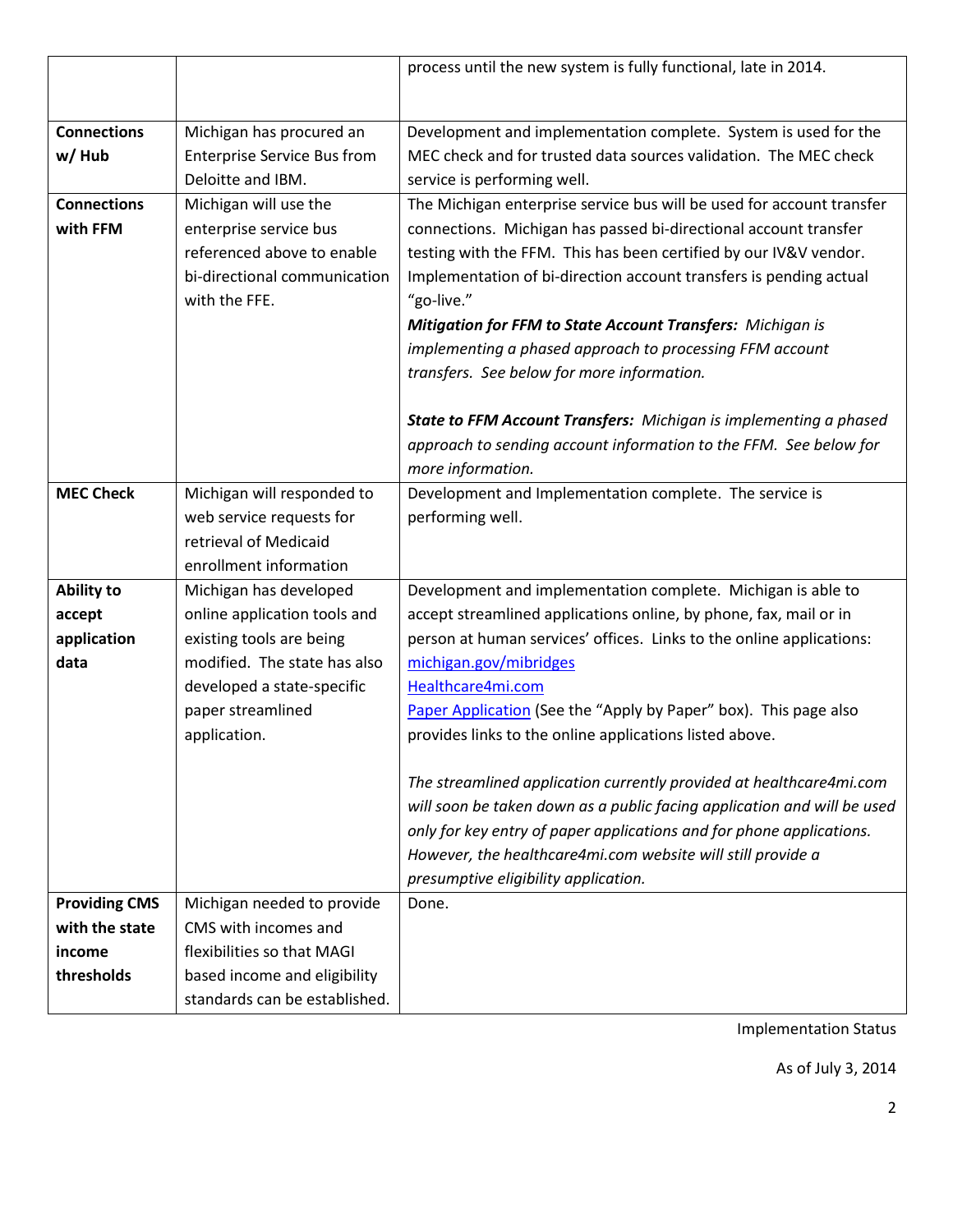| <b>MAGI</b>       | Michigan needed to submit  | Done. |
|-------------------|----------------------------|-------|
| <b>Conversion</b> | the final MAGI conversion  |       |
|                   | plan by May $31st$ , 2013. |       |

Michigan is implementing a phased approach to implementing the bi-directional functionality for sending and receiving account transfer records between the state and the FFM. The approach will include the following:

### **Processing FFM Account Transfers (FFM to State)**

July 9: Bring in another small set of records (500) to ensure that we are still able to receive the records and store them in a holding table that we are building.

July 10: Begin the process of bringing in the full backlog of records. Due to the high volume, we anticipate this will take several days to complete the full intake.

July 10-August 10: Complete requirements for the prioritization of the records including completing the build for the environment that will allow for prioritized processing of the records.

August 11: Begin processing the records based on the prioritization identified. We will begin with processing the records that meet the following criteri

#### Household of 1

- 1) Not currently enrolled in a Medicaid program
- 2) Only 1 FFM record for that person
- 3) Applied on or after January 1

Based on the flat file analysis, we have 30,000 or more records that meet the above criteria. We expect this group to be the least problematic and having the greatest chance of processing through our system without error. (I would note that we do see a high number of records pending for income verification given that we are checking against tax returns that might not be reflective of current income. We anticipate seeing this occur with the FFM records as well. But this would be accurate system functionality and not due to system problems.)

We will continue working to identify any groups of records we believe we can process without expected error or pends and without implementation of change controls scheduled for the next major release on October 4.

October 4: October 4<sup>th</sup> is the go-live date for the 2014 Release 5 Major Release (R-5). This release will include system fixes that will allow us to process remaining backlog and on-going FFM account transfer records without unexpected errors or pends.

## **Sending Account Transfer Records from the State to the FFM**

Phase 1: Will send the backlog of records that were initiated at the state and have at least one applicant determined not eligible for Medicaid or CHIP. We will be ready to send this batch of records on or about July 27. Will coordinate the

Implementation Status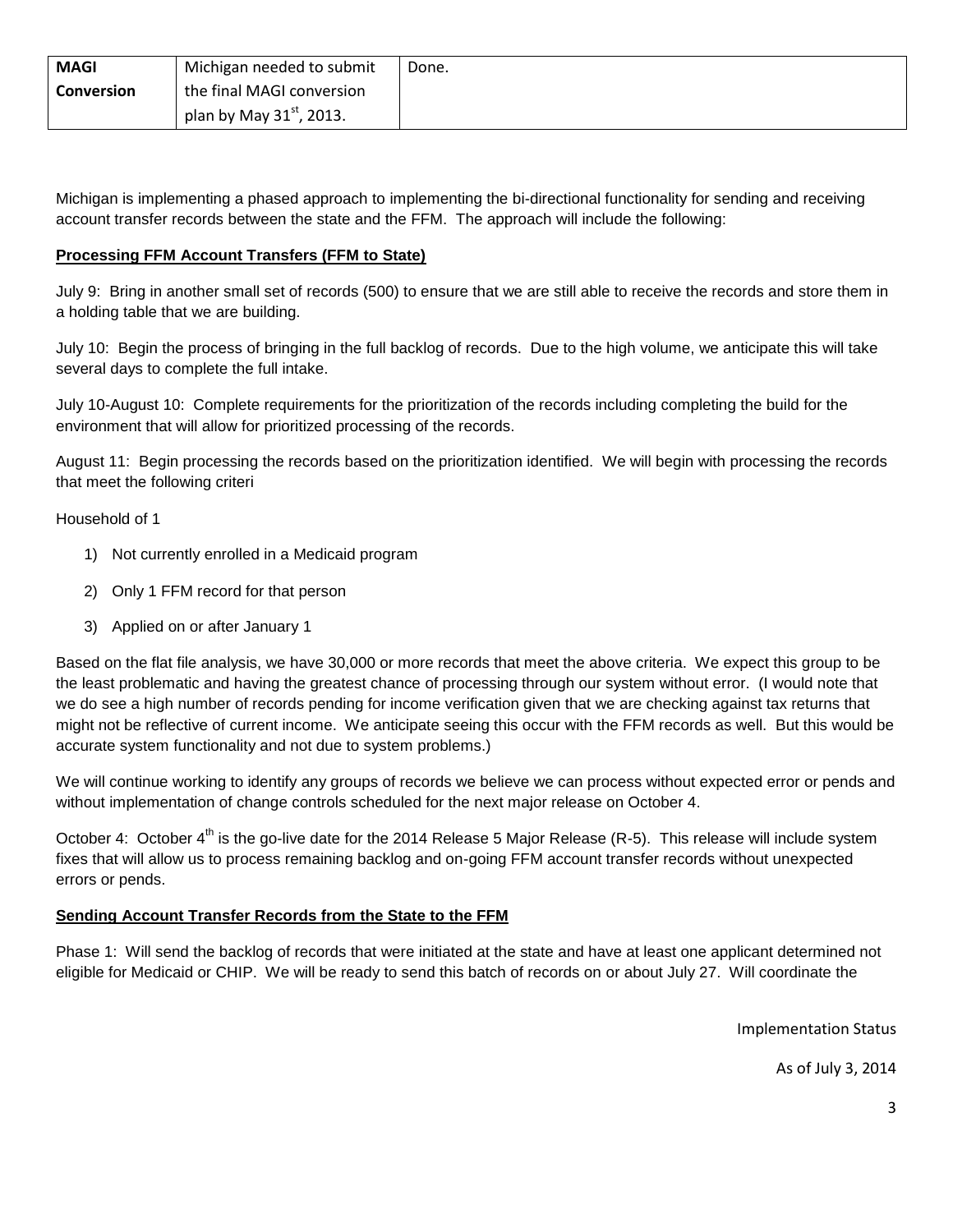details of this with CMS. While we implement the next phases of functionality we will continue to send batches of this group on a schedule agreed up on with CMS.

Phase 2: Records that were initiated at the FFM, sent to the state for a Medicaid/CHIP determination and at least one applicant determined not eligible for Medicaid or CHIP.

\* The issue we have with this group is that if there is an applicant for which we are unable to make an immediate determination and the application pends for additional verification, once that pend is resolved requiring a referral to the FFM, we are unable to return it to the FFM with the expected IDs. (Whereas if an immediate determination is made on the record and it doesn't result in a pend, we can send the record back to the FFM with the expected IDs.) Phase 3 will fix this.

Phase 3: This phase will complete the functionality of the State to FFM account transfers to include the expected IDs with all of the referred records.

Impact assessments are being completed for Phase 2 and Phase 3 that will include timelines for implementation. We expect to have impact assessments within the next 30 days and will update this mitigation plan at that time.

## **Risk**

At this point we believe that the risk of our planned system design not working is minimal. We are already successfully completing MAGI determinations, moving records through our system of record and into our MMIS, and communicating successfully with the federal hub for data verifications and for Medicaid enrollment checks.

The small sampling of FFM records that we processed in the spring revealed that we can process FFM accounts through our system. There were a few that did make it through. But it also revealed where many of the expected data issues are at and we are confident that we are able to successfully fix these issues in the timeline described above. We also understand CMS' interest in ensuring that states do have an alternative plan in the event system fixes do not work.

### **Backup Plan**

At this point, we believe there is little to no risk of not being able to receive the FFM accounts. The risk lies in the ability to process the accounts through our system in order to obtain a MAGI determination, ingest the record into our system of record for account maintenance, and further transfer the account into our MMIS system.

Any desirable backup plan involves some level of IT work and presents essentially the same level of risk identified above. The only approach that would remove this risk is a manual approach whereby the account information is printed and given to a person to key-enter into the system, triggering the MAGI determination and the downstream processes into the system of record and MMIS.

This approach is highly undesirable due to the volume of records and the amount of time it would take to process the records. However, it is an approach that can be implemented if the IT solution fails.

#### **Use of the Flat File**

Implementation Status As Michigan is an assessment state, our system design requires a MAGI determination at the front end before downstream processing and ingestion of the account information into the system of record and MMIS. The flat file does not contain enough information for us to even manually enter the data in order to trigger the MAGI determination and downstream processes. At the same time, if our planned solution does not work there might be the possibility of using the flat file waiver option only to the extent that we would accept the MAGI determination per the flat file. It's not likely we